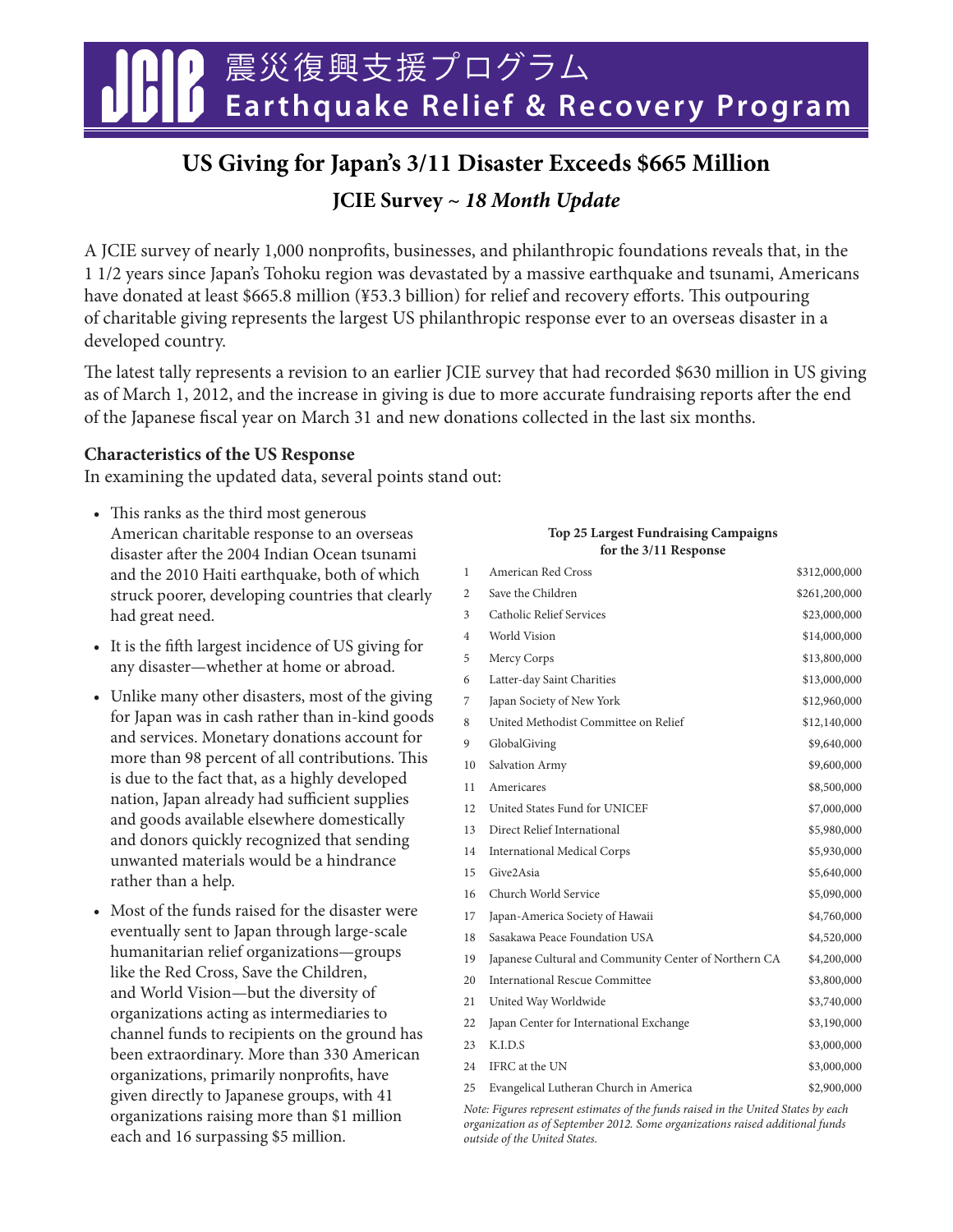## **Key Role of Grassroots Ties**

One way in which the response of the American public to the 3/11 disaster has stood out is its nature as a grassroots phenomenon. High profile national appeals were launched in response to the 2004 Indian Ocean tsunami and the 2010 Haiti Earthquake, with former Presidents Bill Clinton and George H.W. Bush teaming up to encourage Americans to donate after the 2004 tsunami and President Clinton and George W. Bush mobilizing US giving for the Haiti earthquake in response to a request from President Obama.

In comparison, while the US military quickly provided humanitarian assistance to Japan, there was no coordinated national effort to mobilize American philanthropy. In fact, while some US organizations launched appeals, many groups decided not to aggressively raise funds since Japan is a rich country and they did not feel they had sufficient expertise to operate there.

Instead, in the case of Japan, fundraising began as a bottom-up effort, with thousands of schools, churches, community groups, and individuals launching small fund drives. These came in all shapes and forms, ranging from school concerts to dance parties, bake sales, happy hours, and sporting events. In many instances it was personal ties to Japan that motivated people to raise funds—whether it was their experience living there, participation in exchange programs, friendship with Japanese expatriates, or a fascination with Japanese pop culture. Amazingly, as one reflection of the importance of grassroots ties, nearly 100 US towns and cities with sister cities in Japan organized fundraising campaigns. Meanwhile, another 48 US organizations devoted to other aspects of US-Japan exchange also raised funds, the first time that most of them had ever been involved in disaster relief efforts.

The typical pattern that emerged was for community groups, company employees, and individuals to raise money, then to search for larger organizations that could channel this to Japanese aid groups. As a result, much of this giving did not show up on the radar screen of the larger organizations that traditionally fundraise for disasters until weeks or even months after the earthquake, leading to a spate of inaccurate media reports that Americans were not demonstrating the same generosity toward Japan that they had shown other countries in crisis.



### **US Giving in Response to Major Disasters**

Note: Figures from disasters besides Japan are from the University of Indiana's Center on Philanthropy.